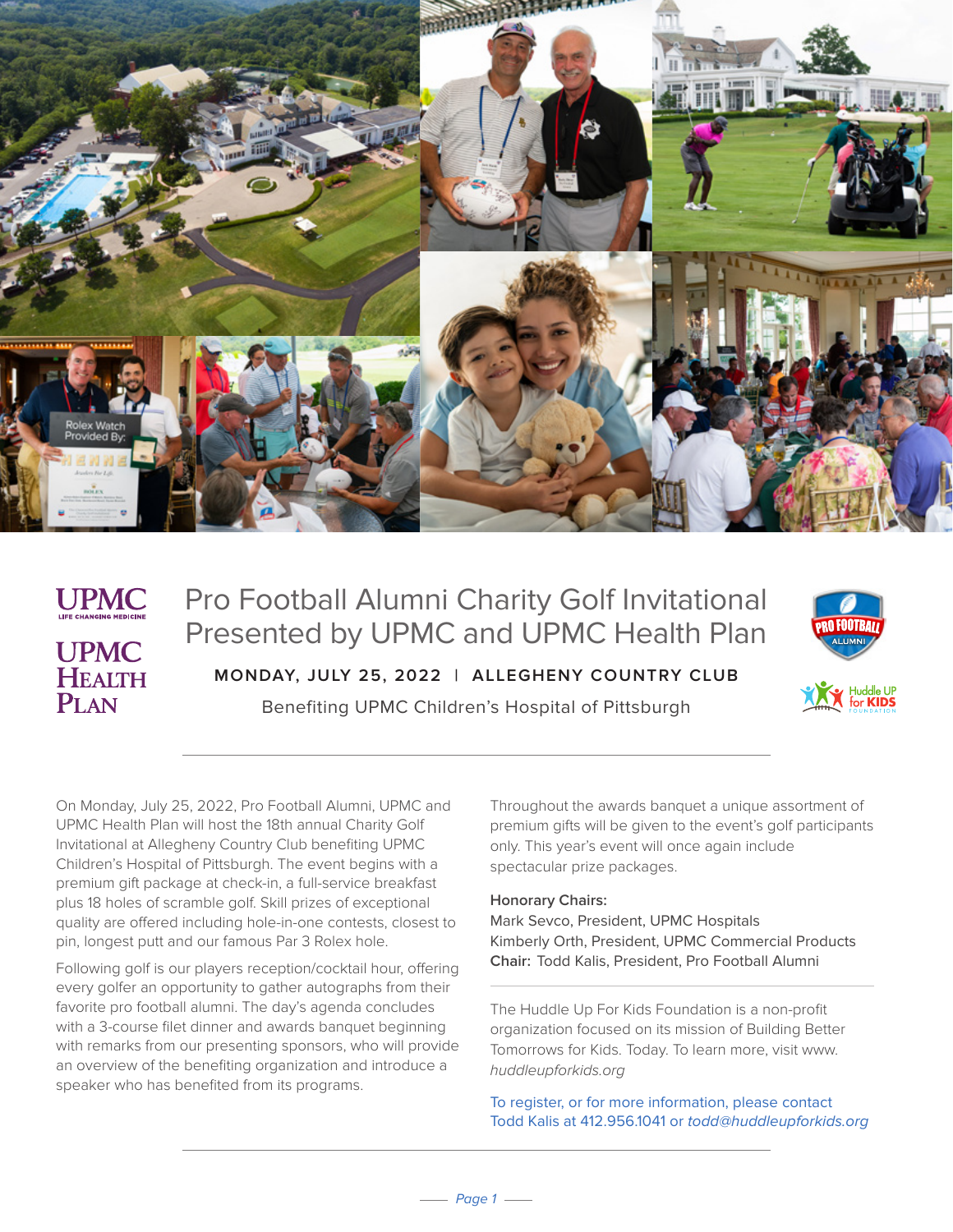

# Pro Football Alumni Charity Golf Invitational Presented by UPMC and UPMC Health Plan



**MONDAY, JULY 25, 2022 | ALLEGHENY COUNTRY CLUB**

Benefiting UPMC Children's Hospital of Pittsburgh

# Sponsorship & Underwriting Opportunities

We would like to sponsor \_\_\_\_\_\_\_\_\_\_\_\_\_\_\_\_ group/s @ \$9,900 each.

**Group: \$9,900 (**three golfers and one celebrity pro football alumni captain)

### **Each player in the group receives:**

- Premium gift package
- Full-service breakfast
- Round of golf with your celebrity captain
- Player reception/cocktail hour
- Custom white football and Sharpie to get your favorite players' autographs
- Awards banquet

### Underwriting Opportunities

|        | $\Box$ Dinner Underwriter: \$7,500<br>(Admission for eight to reception & dinner and a 24" x 30" event sign)                                              |
|--------|-----------------------------------------------------------------------------------------------------------------------------------------------------------|
|        | $\Box$ Breakfast Underwriter: \$5,000<br>(Admission for six to reception & dinner and a 24" x 30" event sign)                                             |
|        | $\Box$ Golf Cart Underwriter: \$5,000 (logo on all golf carts)<br>(Admission for six to reception & dinner and a 24" x 30" event sign)                    |
|        | $\Box$ Driving Range Underwriter: \$3,500<br>(Admission for four to reception & dinner and a 30" x 20" Tee Box sign)                                      |
|        | □ Golf Course Beverage Station Underwriter: \$3,500<br>(Admission for four to reception & dinner and a 30" x 20" Tee Box sign)                            |
| $\Box$ | Golf Course Food Station Underwriter: \$3,500<br>(Admission for four to reception & dinner and a 30" x 20" Tee Box sign)                                  |
|        | $\Box$ Pin Flag Front Nine Underwriter: \$3,500 (logo on all front nine flags)<br>(Admission for four to reception & dinner and a 30" x 20" Tee Box sign) |
|        | Pin Flag Back Nine Underwriter: \$3,500 (logo on all back nine flags)<br>(Admission for four to reception & dinner and a 30" x 20" Tee Box sign)          |
|        | $\Box$ Players' Reception Underwriter: \$3,500<br>(Admission for four to reception & dinner and a 24" x 30" event sign)                                   |
|        | $\Box$ Putting Green Underwriter: \$3,500<br>(Admission for four to reception & dinner and a 30" x 20" Tee Box sign)                                      |
| □      | Golf Tournament Trophy Underwriter: \$2,500<br>(Admission for two to reception & dinner and a 24" x 30" event sign)                                       |
| $\Box$ | Tee Box Sign (30" x 20"): \$1,500<br>(Admission for two to reception & dinner)                                                                            |
|        | I cannot attend but please accept my donation of: \$                                                                                                      |
|        |                                                                                                                                                           |

• Team photo signed by your celebrity captain

• A chance to win a variety of incredible skills prizes and other prizes via drawings during the banquet

> NOTE: Additional information to follow as the event date nears.

• Each group also receives one 20" x 30" tee box sign